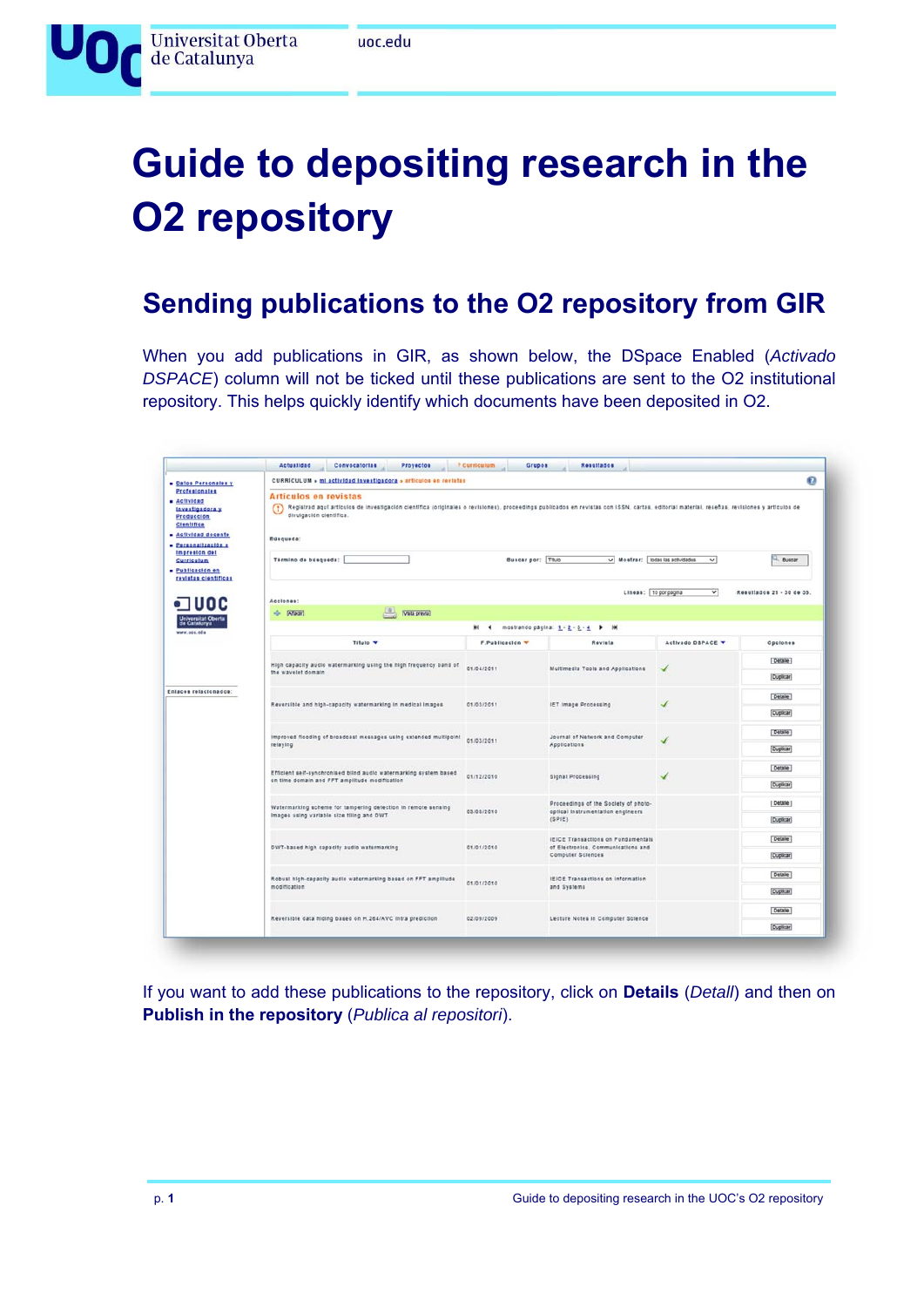

| Código                      |                           | Descripción                                                                              |  |  |  |  |
|-----------------------------|---------------------------|------------------------------------------------------------------------------------------|--|--|--|--|
| AN                          | Ingles                    |                                                                                          |  |  |  |  |
| <b>ISSN/Revista:</b>        |                           | 0277-786X - Proceedings of the Society of photo-optical instrumentation engineers (SPIE) |  |  |  |  |
| ISSN-e:                     | 1996-756X                 |                                                                                          |  |  |  |  |
| Tipología revista:          | Proceedings (Book Series) |                                                                                          |  |  |  |  |
| Indexada:                   | Sí                        |                                                                                          |  |  |  |  |
| <b>Tipo Publicación:</b>    | PP Proceeding Paper       |                                                                                          |  |  |  |  |
| DOI:                        | 10.1117/12.860573         | $Ir \neq$                                                                                |  |  |  |  |
| Handle:                     |                           |                                                                                          |  |  |  |  |
| PMID:                       |                           |                                                                                          |  |  |  |  |
| Otro identificador externo: | 7810                      |                                                                                          |  |  |  |  |
| Volumen:                    |                           |                                                                                          |  |  |  |  |
| Número:                     |                           |                                                                                          |  |  |  |  |
| Fecha Lectura:              | 11                        |                                                                                          |  |  |  |  |
| Página Inicio:              |                           | Página Fin:                                                                              |  |  |  |  |
| * Fecha Publicación         | 03/08/2010                |                                                                                          |  |  |  |  |
| $(mm/aaaa)$ :               |                           |                                                                                          |  |  |  |  |
| Estado:                     | P PUBLICADO               |                                                                                          |  |  |  |  |
|                             |                           |                                                                                          |  |  |  |  |
| Enllaç al document:         |                           |                                                                                          |  |  |  |  |
|                             |                           |                                                                                          |  |  |  |  |
| Publica en el repositorio   |                           |                                                                                          |  |  |  |  |
| URI-HANDLE:                 |                           |                                                                                          |  |  |  |  |
| [+] Datos Complementarios   |                           |                                                                                          |  |  |  |  |

### **O2, steps to take**

1. A new O2 repository webpage will open where you have to search the document type (**articles, chapters or parts of books, lectures, books, papers, research papers**) and subject area, and click on the corresponding collection.

If you cannot find the corresponding collection for your publication, you can request its creation from the Library Replies service.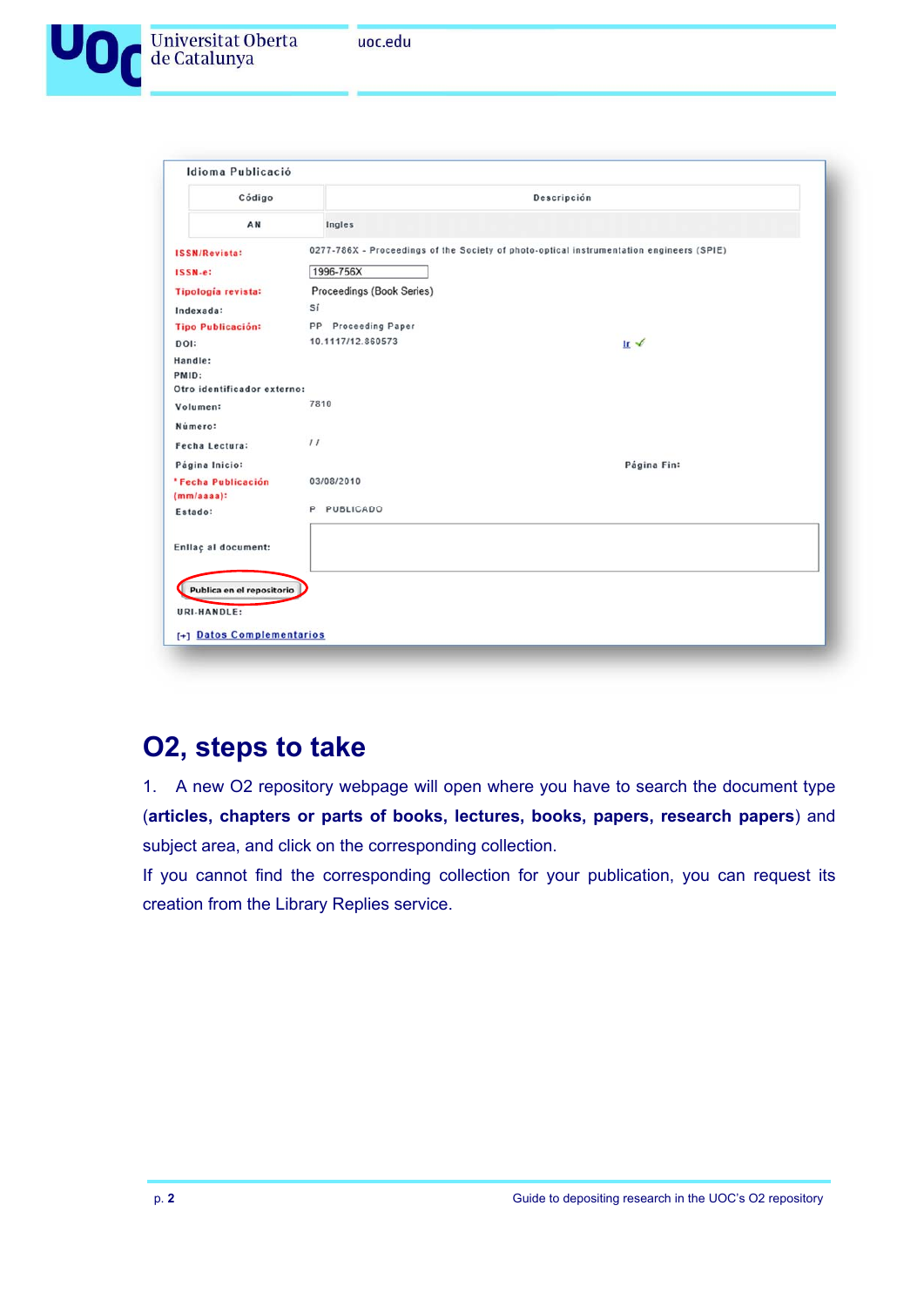

2. A pre-filled form will then automatically appear with the data entered in GIR, which you can modify, delete or add to.

**Guidelines** for filling in the Research form:

 **Author**: enter their name and surname. If the document has more than one author, click the *Add more* button.

**Other authors**: select *Others* from the drop-down list and include the research group,

area, project, etc. responsible for the document's creation, where applicable

- **Title**: enter the work's title and subtitle.
- **Keywords**: words that define the contents of the work. Select the language they are to be entered in. Click *Add more* to include others.

**Document creation date:** a mandatory field – if you do not know the exact date, enter the approximate year.

 **Language**: select the language that the document has been written in from the dropdown list.

 **Abstract**: provide a short summary of the work's content and select the language that the abstract has been written in from the drop-down list.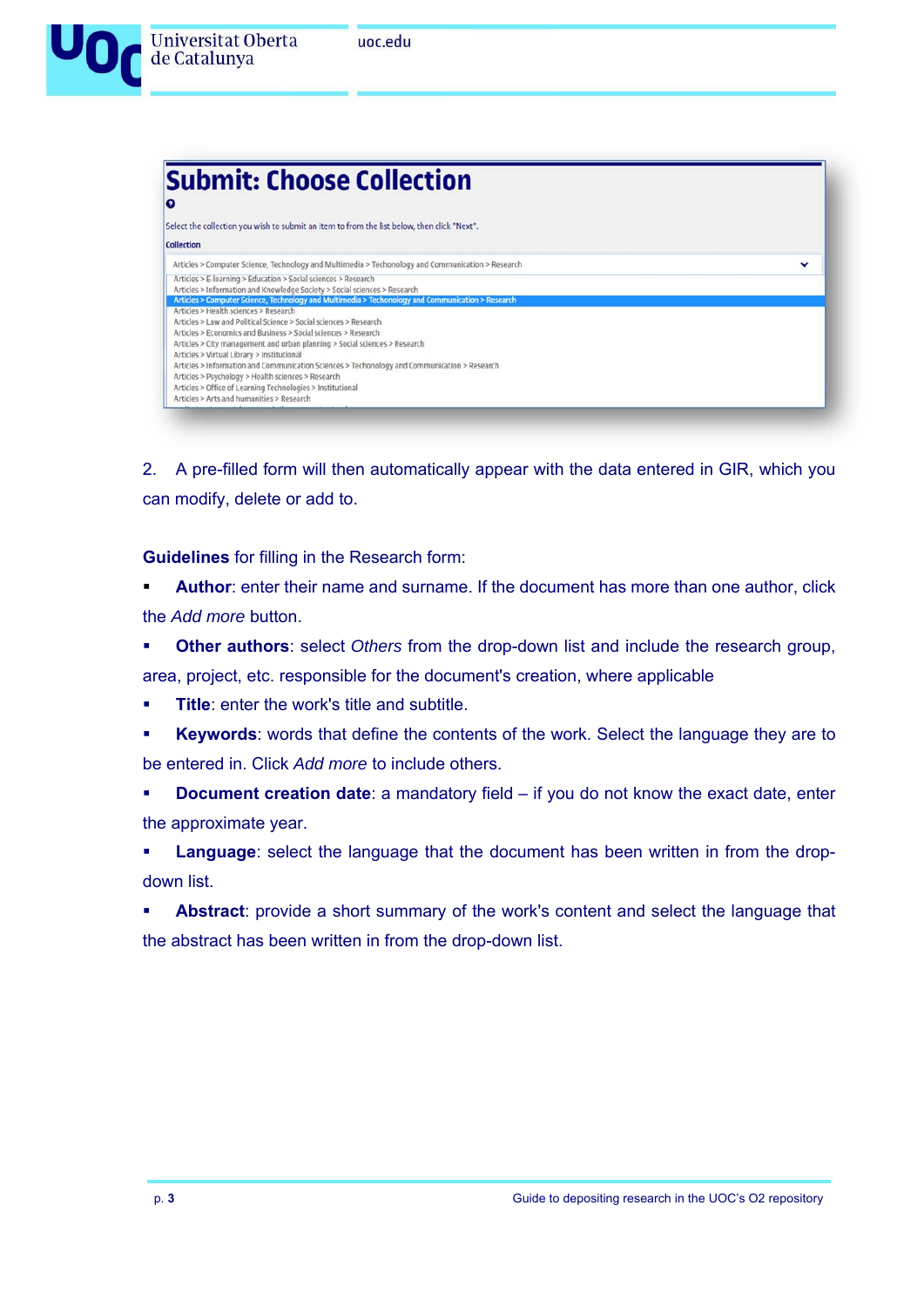

|                                                                |                                                                                 | Please fill in the requested information about this submission below. In most browsers, you can use the tab key to move the cursor to the next input box or button, to save you having to        |                 |                 |                         |
|----------------------------------------------------------------|---------------------------------------------------------------------------------|--------------------------------------------------------------------------------------------------------------------------------------------------------------------------------------------------|-----------------|-----------------|-------------------------|
| use the mouse each time.                                       |                                                                                 |                                                                                                                                                                                                  |                 |                 |                         |
| Enter the names of the authors of this item.<br><b>Authors</b> |                                                                                 |                                                                                                                                                                                                  |                 |                 |                         |
|                                                                | Lerch Hostalot                                                                  | Daniel                                                                                                                                                                                           | Q               | <b>E</b> Remove | To add more             |
|                                                                | Megias Jiménez                                                                  | David                                                                                                                                                                                            | Q               | <b>E</b> Remove | authors                 |
|                                                                | Last name, e.g. Smith                                                           | First name(s) + "Jr", e.g. Donald.                                                                                                                                                               | Q               | + Add More      |                         |
| Co-authors, collaborators, directors, research groups          |                                                                                 |                                                                                                                                                                                                  |                 |                 |                         |
| Other authors                                                  | Director                                                                        |                                                                                                                                                                                                  | + Add More      |                 |                         |
| Enter the main title of the item.                              |                                                                                 |                                                                                                                                                                                                  |                 |                 | Enter name of           |
| Title <sup>*</sup>                                             | Unsupervided steganalysis based on artificial training sets                     |                                                                                                                                                                                                  |                 |                 | research group, area    |
|                                                                |                                                                                 | Please give the date of previous publication or public distribution. You can leave out the day and/or month if they aren't applicable.                                                           |                 |                 | or project, so that all |
| Date of Issue *                                                | Month: April                                                                    | Day: $2$<br>Year:<br>2016                                                                                                                                                                        |                 |                 | the corresponding       |
|                                                                |                                                                                 |                                                                                                                                                                                                  |                 |                 | documents can be        |
| Publisher                                                      | Enter the name of the publisher of the previously issued instance of this item. |                                                                                                                                                                                                  |                 |                 | retrieved               |
|                                                                | Engineering Applications of Artificial Intelligence                             |                                                                                                                                                                                                  |                 |                 |                         |
|                                                                | Enter the series and number assigned to this item by your community.            |                                                                                                                                                                                                  |                 |                 |                         |
| Series/Report No.                                              | Series Name                                                                     | Report or Paper No.                                                                                                                                                                              | + Add More      |                 | Enter at least a year   |
|                                                                |                                                                                 | Select the type(s) of content of the item. To select more than one value in the list, you may have to hold down the "CTRL" or "Shift" key.                                                       |                 |                 |                         |
| Type                                                           | Article                                                                         |                                                                                                                                                                                                  |                 |                 |                         |
|                                                                | <b>Bachelor thesis</b>                                                          |                                                                                                                                                                                                  |                 |                 |                         |
|                                                                | <b>Master thesis</b>                                                            |                                                                                                                                                                                                  |                 |                 |                         |
|                                                                | Doctoral thesis<br>Book                                                         |                                                                                                                                                                                                  |                 |                 |                         |
|                                                                |                                                                                 |                                                                                                                                                                                                  |                 |                 |                         |
|                                                                |                                                                                 |                                                                                                                                                                                                  |                 |                 |                         |
|                                                                | Part of book or chapter of book                                                 |                                                                                                                                                                                                  |                 |                 |                         |
| dataset or an image) please select 'N/A'.                      |                                                                                 | Select the language of the main content of the item. If the language does not appear in the list, please select 'Other'. If the content does not really have a language (for example, if it is a |                 |                 |                         |
| Language                                                       |                                                                                 |                                                                                                                                                                                                  |                 |                 |                         |
|                                                                | English                                                                         |                                                                                                                                                                                                  |                 |                 |                         |
| Enter appropriate subject keywords or phrases.                 |                                                                                 |                                                                                                                                                                                                  |                 |                 | Select the language you |
| Subject Keywords                                               | Unsupervided steganalysis                                                       |                                                                                                                                                                                                  | <b>E</b> Remove |                 | want to enter the       |
|                                                                | English v                                                                       |                                                                                                                                                                                                  |                 |                 |                         |
|                                                                | Cover source mismatch                                                           |                                                                                                                                                                                                  | <b>E</b> Remove |                 | keywords in             |
|                                                                | English v                                                                       |                                                                                                                                                                                                  |                 |                 |                         |
|                                                                |                                                                                 |                                                                                                                                                                                                  |                 |                 |                         |
|                                                                | <b>Machine Learning</b><br>English v                                            |                                                                                                                                                                                                  |                 |                 |                         |
|                                                                |                                                                                 |                                                                                                                                                                                                  |                 |                 |                         |
|                                                                |                                                                                 |                                                                                                                                                                                                  | + Add More      |                 |                         |
|                                                                | (language)                                                                      |                                                                                                                                                                                                  |                 |                 |                         |
| Enter the abstract of the item.                                |                                                                                 |                                                                                                                                                                                                  |                 |                 |                         |
| Abstract                                                       |                                                                                 | A                                                                                                                                                                                                |                 |                 |                         |
|                                                                |                                                                                 | In this paper, an unsupervised steganalysis method that combines                                                                                                                                 | English         | + Add More      |                         |
|                                                                |                                                                                 | artificial training sets and supervised classification is proposed. We                                                                                                                           |                 |                 |                         |
|                                                                |                                                                                 | provide a formal framework for unsupervised classification of stego<br>and cover images in the typical situation of targeted steganalysis<br>٠                                                   |                 |                 |                         |
|                                                                |                                                                                 |                                                                                                                                                                                                  |                 |                 |                         |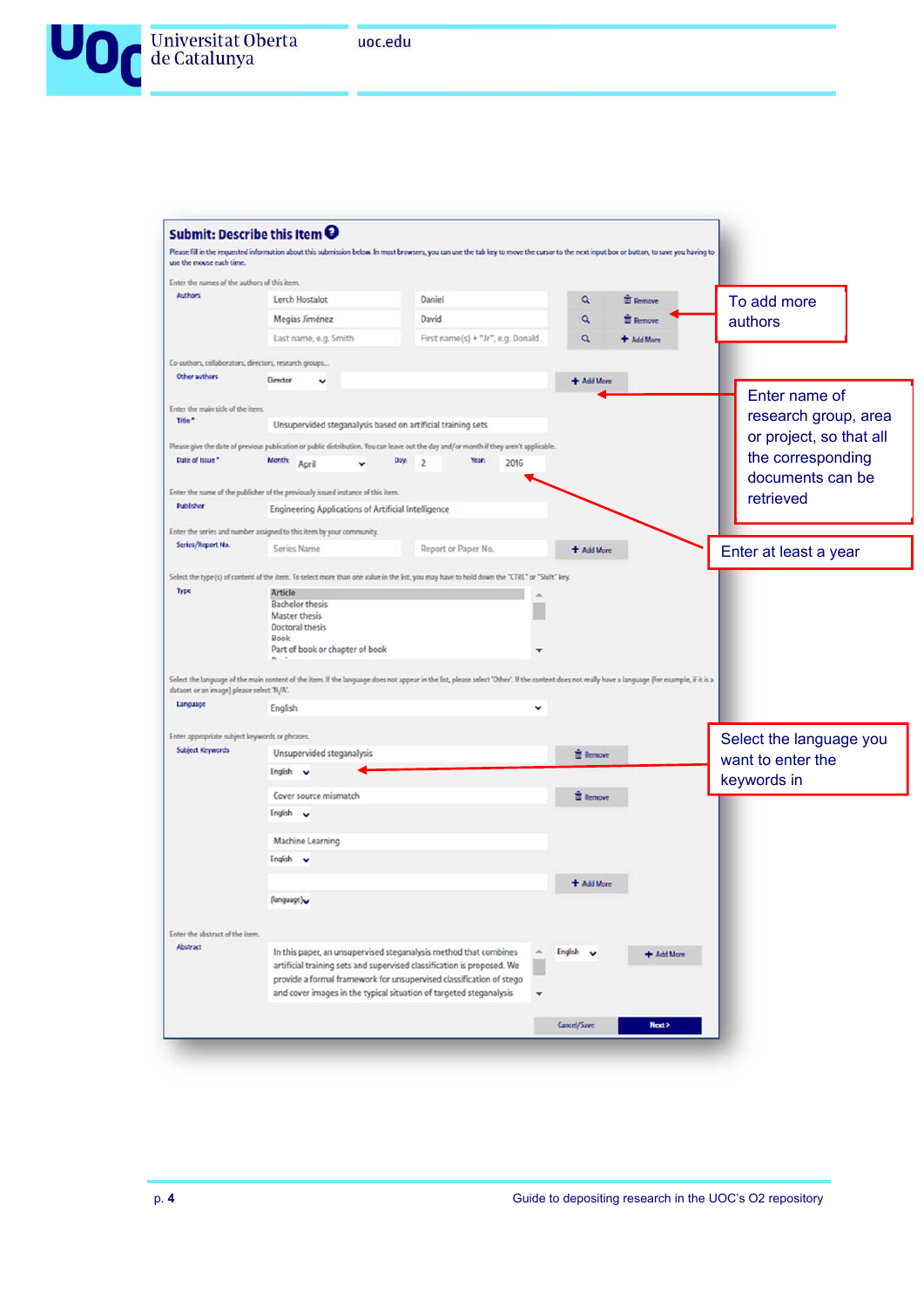

3. Then, upload the file (preferably as a pdf). We would recommend standardising filenames as follows, firstauthorsurname\_conferenceorjournalacronymyear\_firstwordoftitle, for example: Rodriguez\_EMAC08\_Internet.pdf. We would also recommend including the document's metadata.

Click on *Select a file or drag & drop files …*, select the file and then click on *Next:* 

| Verify<br>Upload | Complete | Please enter the name of the file on your local hard drive corresponding to your item. If you click "Browse ", a new window will appear in which you can locate and select the file on your local hard drive. |  |
|------------------|----------|---------------------------------------------------------------------------------------------------------------------------------------------------------------------------------------------------------------|--|
|                  |          | Please also note that the repository system is able to preserve the content of certain types of files better than other types. Information about file types and levels of support for each are available.     |  |
|                  |          | $\boldsymbol{\Theta}$<br>Select a file or drag & drop files                                                                                                                                                   |  |
|                  |          |                                                                                                                                                                                                               |  |

- 4. The next screen allows you to:
	- a. **Delete** files that have been uploaded (in case you've uploaded the wrong file),
	- b. **Add other files,**
	- c. Add a description for each file uploaded.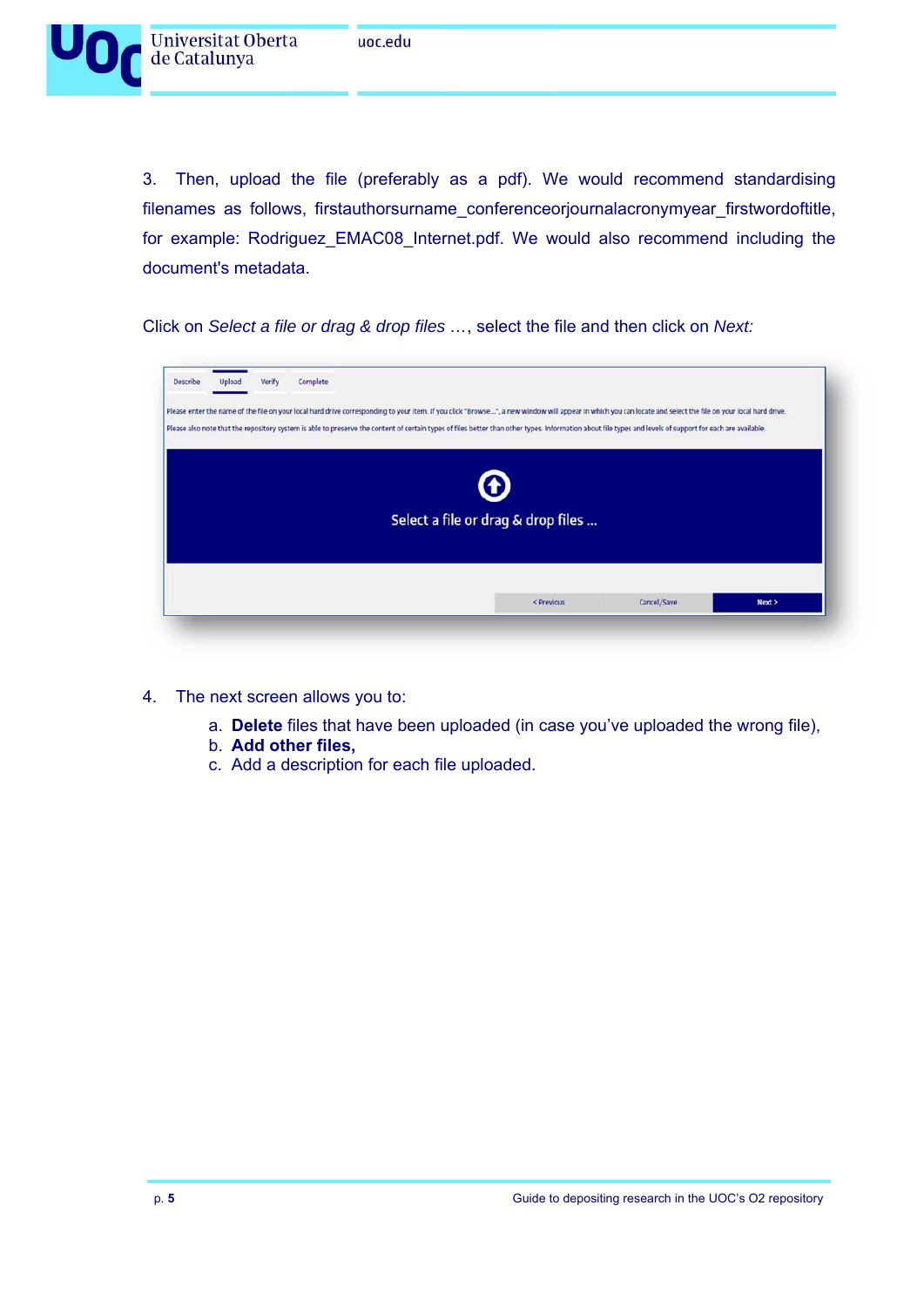

|                      | Your file was successfully uploaded.<br>The table below shows the files which have uploaded for this item.                                                                                      |                 |              |                                                  |                    |               |                                |
|----------------------|-------------------------------------------------------------------------------------------------------------------------------------------------------------------------------------------------|-----------------|--------------|--------------------------------------------------|--------------------|---------------|--------------------------------|
| Primary<br>bitstream | File                                                                                                                                                                                            |                 | Size         | <b>Description</b>                               | <b>File Format</b> |               | <b>Access Settings/Embargo</b> |
| 0                    | Mejias SPIE2010 Watermarking.pdf                                                                                                                                                                | <b>雷</b> Remove | 130929 bytes | None<br>$\angle$ Change                          | Adobe PDF (known)  | <b>Change</b> | Change                         |
|                      | You can verify that the file(s) have been uploaded correctly by:<br>- Clicking on the filenames above. This will download the file in a new browser window, so that you can check the contents. |                 |              | <b>Add Another File</b><br><b>Show checksums</b> |                    |               |                                |
|                      | - The system can calculate a checksum you can verify. Click here for more information.                                                                                                          |                 |              |                                                  |                    |               |                                |

### 5. On the next page, you must **check that the data entered are correct** and **accept the document's publication licence** and the **repository's licence**.

Depositing in Open Access (OA) is not incompatible with publication in indexed journals. 90% of scientific journals allow for the publication of the author's preprints or postprints in a repository or on a personal website. 60% allow for immediate deposit of the postprint, and 40% the preprint.

In order to find out about the copyright policy of each journal or publisher, you can consult:

- Spanish journals: Dulcinea http://www.accesoabierto.net/dulcinea/
- International journals: SHERPA/RoMEO http://www.sherpa.ac.uk/romeo/

Here at the Library, we also review your publications in the repository to ensure that they do not contravene the terms of the agreements between authors and publishers.

In the case of preprints sent to a journal, the licence to be applied always has to be the same as that applied by the journal. To do so, select the last option: Accept with no licence assigned.

For further information on the repository licences, see the appendix.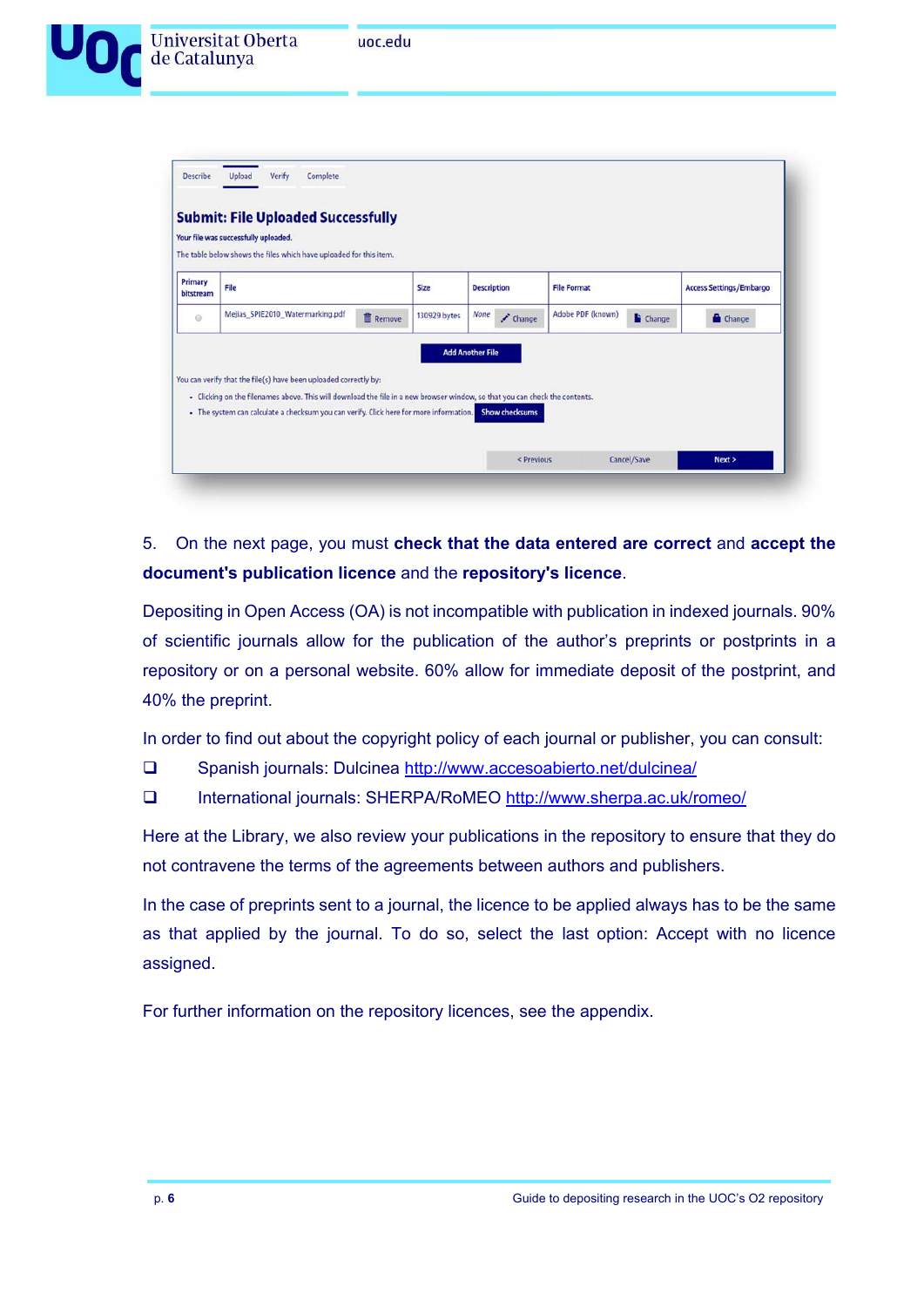#### **Submit: Verify Submission**

Fluou speed a lew minutes to examine what you've just submitted below. If anything is wrong, please go back and correct it by using the buttom next to the error, or by cholong on the progress bar at the error,

You can safely check the film which have been uploaded - a new window will be opened to display them

There is not lust step: in order for the repository in reproduce, translate and distribute your submission worldwide, your agreement to the following terms is<br>necessary. Please take a moment to read the terms of the licens

Not graving the lowne will not delete your submission. Your item will remain in your "My repeatory" page. You can then either remove the submission from the<br>system, or agree to the lowne later once any queries you might ha

If everything is CK, please click the "Next" button at the bettom of the page.

| Authors                                            | Leach Hostalot, Clared                                                      | Connect one of these |
|----------------------------------------------------|-----------------------------------------------------------------------------|----------------------|
|                                                    | Megus Amenez, David                                                         |                      |
| Other authors                                      |                                                                             |                      |
| Tiele                                              | Unsupervided stegurally in based on artifictal training sets                |                      |
| <b>Date of Issue</b>                               | 3-Apr-2016                                                                  |                      |
| Publisher                                          | <b>Engineering Applications of Artificial Intelligence</b>                  |                      |
| Senes/Export No.                                   | <b>NOV</b>                                                                  |                      |
| Type                                               | Article                                                                     |                      |
| <b><i><u><i><u><u>Language</u></u></i></u></i></b> | <b>Ericht</b>                                                               |                      |
| <b>Subject Keywords</b>                            | <b>Unsupervided stequralysis</b>                                            |                      |
|                                                    | Cover vaures returnately                                                    |                      |
|                                                    | Machine Learning                                                            |                      |
| <b>Abuterad</b>                                    | In this paper, an unsupervised steparalysis method that combines.           |                      |
|                                                    | artificial training wits and supervised classification is proposed. We      |                      |
|                                                    | provide a formal framework for unsapervised classification of steps and     |                      |
|                                                    | cover images in the typical situation of targeted stepanalysis (i.e., for a |                      |
|                                                    | known algorithm and approximate embedding bit rate). We also present        |                      |
|                                                    | a complete set of experiments using (1) eight different image databases,    |                      |
|                                                    | (2) image features based on Rich Models, and (3) three different            |                      |
|                                                    | embedding algorithmic Least Significant Dit (LSD) matching, Highly          |                      |
|                                                    | undetectable steganography (19360) and Wavelet Obtained Weights             |                      |
|                                                    |                                                                             |                      |
|                                                    | (WOW). We show that the experimental results outperform provisus            |                      |
|                                                    | methods based on Rich Models in the majority of the tested cases. At the    |                      |
|                                                    | same time, the proposed approach bypasses the problem of Cover Source       |                      |
|                                                    | Mismatch $\chi$ when the embedding algorithm and bit rate are known $\chi$  |                      |
|                                                    | since it recrieves the need of a training database when we have a large     |                      |
|                                                    | enough texting set. Furthermore, we provide a generic proof of the          |                      |
|                                                    | proposed framework in the machine learning context. Hence, the results      |                      |
|                                                    | of this paper could be extended to other classification problems similar to |                      |
|                                                    | stegaralysis                                                                |                      |
|                                                    | Mojias, SP83010, Watermarking.pdf - Adobe PDF (Nnown)                       | Add or Remove a File |
| <b>Uploaded Film:</b>                              |                                                                             |                      |

\* Attribution-NonCommercial-NeDertys 3.0 (View License) · GNU-GN, General Public License (View License) \* GNU-GPL, General Palais: University (West University)<br>
→ GNU-FEL, Free Documentation Universe (View Universe)<br>
→ GNU-FEL, Free Documentation Universe (View Universe)<br>
→ Bandeley Schware Distribution (TreeBSD (View Univ → Armouran Nancommunical ShareAlford D. (View License)<br>→ Armouran Nancommunical ShareAlford D. (View License)<br>→ Armouran Nancommunical 1.0 (View License) © Attribution Nationis: 1.0 (View License)<br>◎ Attribution ShareAlike 3.0 (View License) ○ Attribution 2.0 (View License)<br>○ Accept no license · Open Source License (OSL) 3.0 (Wew License) **Accept Repository License** For the UOC's institutional repeatury to reproduce and publish broadcast year and such, you must agree to the following licence terms and conditions. Please real them carefully. By accepting this learner, you [the author(s) or copyright holder(s)): toma the UOC the non-exclusive right to reproduce and publicly uadcast your work in electronic farmu . Agent that the UCC may keep more than one capy of your work and may, where necessary, make any kind of change to the digital version of the discerner (Word, PDF, etc.) to ensure its safekeeping and preservation. . Declare that it is your original work or you hold the rights needed to sign this known. You also declare that the work does not inferroge any copyright, accepting responsibility for the damages that may derive from this . Declare that you have the corresponding authorizations or permissions for the materials protected by intellectual or industrial rights used in this work, other than those for which you hold the rights. If the work has been sporsured or supported by an agency or organisation other than the UCC, it shall be ansumed that the author or rights holder has respected all the rights and met all the other obligations required by ٠ ricut or agreement. If Grant the Licens  $\overline{\mathbf{r}}$ < Previous **Next s** Consiglator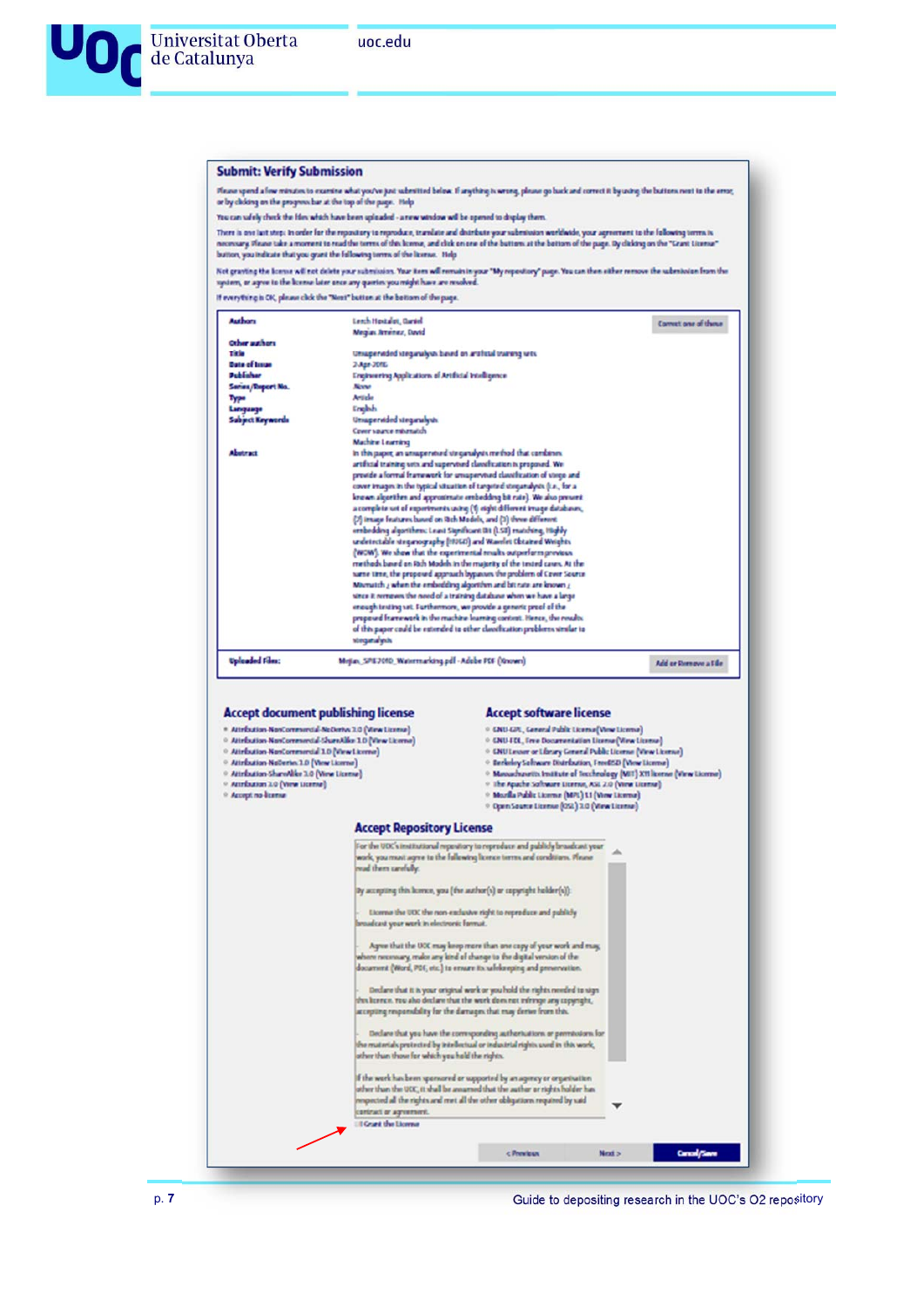

6. Once you reach the **Submission Complete screen**, you will know that it has been published to the O2 repository correctly.

| Describe | <b>Upload</b>   | Verify                        | Complete                                                |  |                                                                                                                                                                                 |
|----------|-----------------|-------------------------------|---------------------------------------------------------|--|---------------------------------------------------------------------------------------------------------------------------------------------------------------------------------|
|          |                 |                               | <b>Submit: Submission Complete!</b>                     |  |                                                                                                                                                                                 |
|          |                 |                               | Please use this identifier when citing your submission. |  | Your submission has been accepted and archived in the Institutional Repository of the UOC, and it has been assigned the following identifier: http://hdl.handle.net/10609/74808 |
| Go to    | - My repository |                               |                                                         |  | Submit another item to the same collection                                                                                                                                      |
|          |                 | - Communities and Collections |                                                         |  |                                                                                                                                                                                 |

7. In this message you will see the **permanent URL** or **handle** for your publication. Unlike most URLs, this identifier will always remain the same even if changes are made or the system is migrated to new equipment. Thus, you can safely link to it in publications or other media.

8. Return to **GIR** and your publication's entry; enter the handle in the **URI + HANDLE** field, located at the bottom of the page and save the changes. Once saved, a pop-up will appear where you can choose to add your publication to the UOC or IN3 website, or the website for your research group or research projects, or your personal site, as shown below.

|                                                | Servei Web de la UOC                                                             |
|------------------------------------------------|----------------------------------------------------------------------------------|
| Enllaç al document                             | la informació que s'està desant s'inclourà a:                                    |
|                                                | Web IN3 / Web Recerca                                                            |
|                                                | Web del teu grup de recerca / web de projectes                                   |
| Publica al repositori                          | de recerca                                                                       |
| URI + HANDLE: http://hdl.handle.net/10609/1296 | Veb personal                                                                     |
|                                                | Si desitges no que s'inclogui en alguna d'aquestes                               |
| [+] Dades complementaries                      | plataformes de difusió, desmarca la corresponent i prem al<br>botó "Desar". Desa |

9. The submission will be reviewed by the Library, the data included and the publisher's copyright policy will be checked, and further details to describe the document may be added.

By publishing on the O2 repository, you will always be able to access your publication in open access. We will take charge of any format changes needed to preserve it in the future.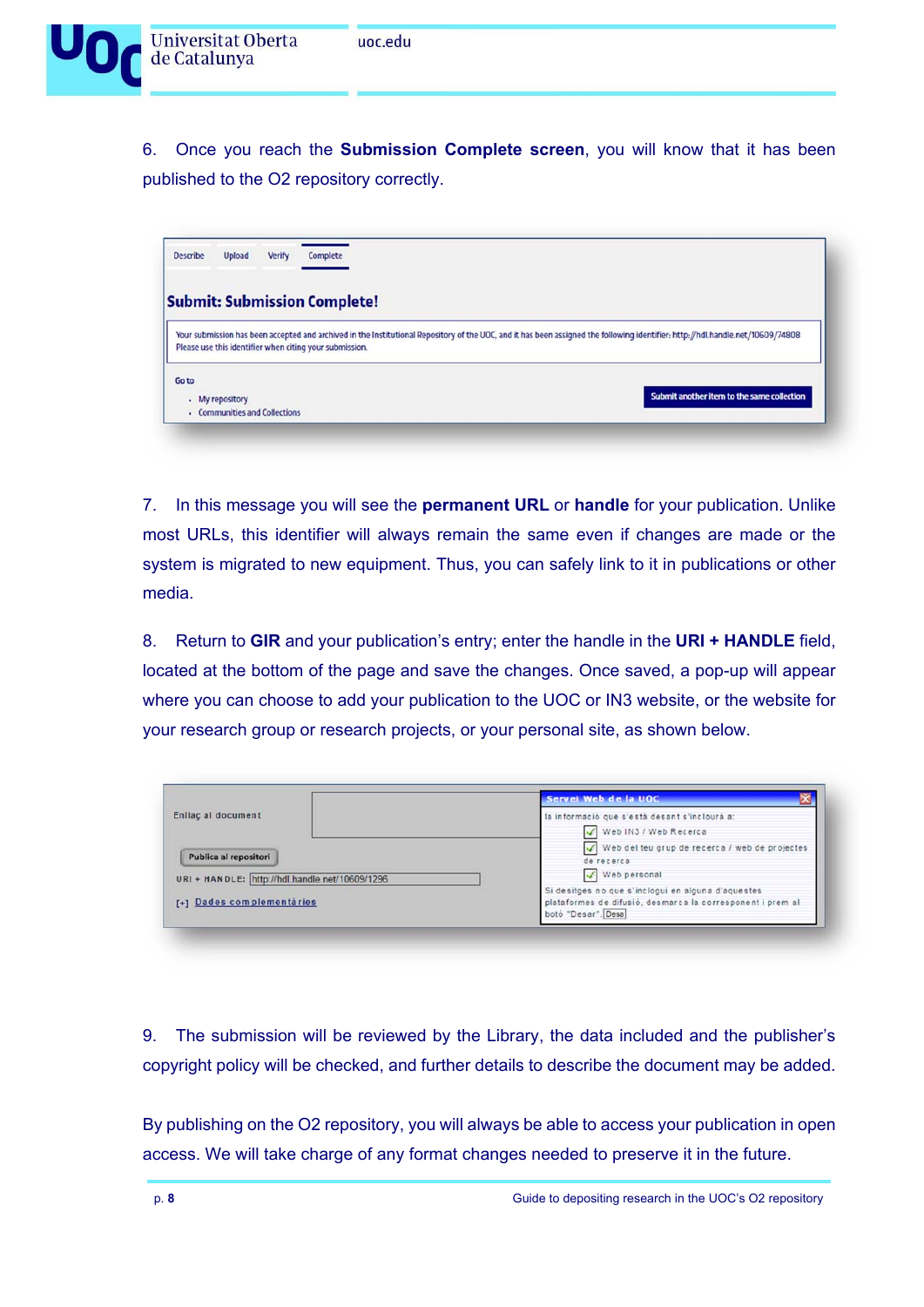

## **APPENDIX: details of the document publication licences**

#### **Creative Commons Licences**

These licences allow for certain free use as defined by the author(s), in terms of the combination of different principles and restrictions. These combinations are based on four basic conditions:

- **Attribution (by)**: there always has to be recognition of the authorship of the work.
- **Non-commercial (nc)**: the work or its derivatives cannot be used for commercial gain.
- **No derivative works (nd)**: the original work cannot be altered, transformed or made into a derivative work.
- **Share alike (sa)**: if the work is altered or transformed, or if derivative works are generated, they have to be subject to the same licence as the original work.

The CC licences for publication of documents on the O2 repository are as follows:



 $\bigcirc$   $\bigcirc$   $\bigcirc$  Attribution-NonCommercial-NoDerivateWorks: this licence only allows you to download the original work and share it with others as long as you credit the original work. You can't change the original work in any way or use it commercially.

(https://creativecommons.org/licenses/by-nc-nd/3.0/es/deed.en)



 $\odot$   $\odot$   $\odot$  Attribution-NonCommercial-ShareAlike: this licence lets you remix, tweak, and build upon the original work non-commercially, as long as you credit the original work and license your new creations under the identical terms. (https://creativecommons.org/licenses/by-nc-sa/3.0/es/deed.en)



Attribution-NonCommercial: this licence lets you remix, tweak, and build upon the original work non-commercially. Your new works must be noncommercial and acknowledge the original work, but you don't have to license your derivate works on the same terms. (https://creativecommons.org/licenses/by-nc/3.0/es/deed.en)



 Attribution-NoDerivateWorks: this licence allows for redistribution, commercial and non-commercial, as long as it passed along unchanged and in whole, with credit to the original work. (https://creativecommons.org/licenses/by-nd/3.0/es/deed.en)



 Attribution-ShareAlike: this licence lets others remix, tweak, and build upon the work even for commercial purposes, as long as they credit the creator and license all new creations under the identical terms. (https://creativecommons.org/licenses/by-sa/3.0/es/deed.en)